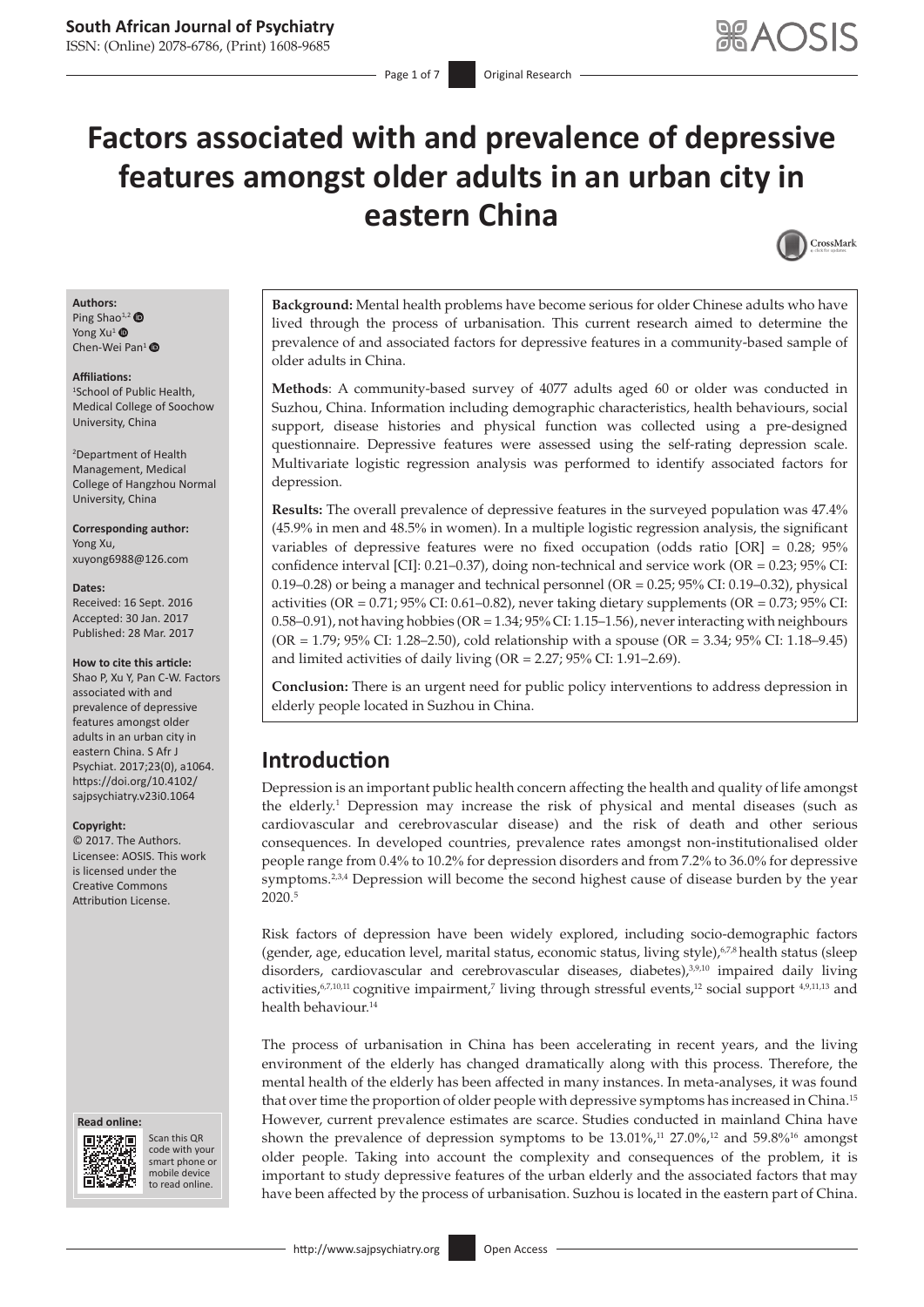Based on a large sample of older people (age 60 +) living in a community in Suzhou, the objectives of this study are as follows:

- 1. To report the prevalence of depressive features in the elderly.
- 2. To investigate associated factors with depressive features.

# **Methods**

This was a community-based study conducted in Suzhou in 2012. A stratified cluster random sampling method was performed, and six districts of Suzhou were divided by socioeconomic status into three layers. Three communities in each layer were extracted using a random sampling strategy. People aged 60 or older and living in local areas for more than 5 years were invited to complete a standardised questionnaire. People with cognitive impairments, dementia or disable to communicate with interviewers (such as deaf and mute) were excluded. After investigators explained the goal and the method of the investigation, participants filled out the questionnaires by themselves. The investigators provided detailed explanations to those who had difficulty in understanding the content of the questionnaires. The questionnaires were completed by the investigators for any participants who were illiterate. A total of 4325 questionnaires were issued, and 4077 valid questionnaires were recovered. The response rate was 94.27%.

The Chinese version of Zung's self-rating depression scale (SDS) was intended to assess depressive features in older people. SDS is a short-range self-rating scale that is easy to operate and which can reflect effectively the severity of depression. It has been widely used, not only amongst the general population, but also specifically for studies involving older populations. In a study of older Brazilians (average age 61.03 years), SDS was validated amongst a group of patients with Parkinson's diseases. The sensitivity was 88.9%, specificity was 83.3%, the Cronbach coefficient was 0.73 and the SDS and GDS-15 scale scores were highly correlated  $(r = 0.652, p < 0.0001).$ <sup>17</sup> SDS is composed of 20 items, and total scores range from 20 (best) to 80 (worst). Total scores were divided by 80 to give a final scale ranging from 0.25 to 1. A score of 0.5 or higher is considered as indicating depressive features.

Health behaviours assessed included smoking, drinking, physical exercise and dietary supplement use. Smoking and drinking were differentiated between consumers and nonconsumers. With regard to physical exercise, taking exercise 2–3 times per week for 30 min or more was defined as engaging in physical activities.

The number of chronic illnesses was obtained by asking whether a doctor had ever told participants that they had a chronic illness.

Functional ability was measured using the activities of daily living (ADL) scale designed by Elena Yu and William Liu at the University of Illinois at Chicago. The scale's content was specific, in line with the reality of China, and easy to use.

It includes the basic activities of daily living (BADL) scale and instrument activities of daily living (IADL) scale, 20 items in total. Participants were asked about difficulties with performing these activities. Responses were scored using a four-point scale: 'can do', 'there are difficulties', 'need help' and 'cannot do'. The corresponding score assigned to each response ranged from 1 to 4. Participants with more than two losses of functions or sum scores that were greater than 26 were considered ADL limited. The scale was used amongst 1178 community-dwelling older adults. After 1 year, 1178 cases were retested, and the correlation coefficient was 0.42.18

Participants were asked about the frequency of participating in community activities and interacting with neighbours and relatives. In addition, a relationship with a spouse was considered.

Information regarding the following socio-demographic characteristics was also adopted, including gender, age, marital status, income, education and occupation. Occupation referred to the participants' longest occupation during their lifetimes.

### **Data analysis**

We used descriptive statistical analysis methods to analyse the basic situation of samples and the distribution of depressive features in the elderly. Pearson's chi-square test was used to compare the difference of depressive features between the elderly with different characteristics. Significant variables assessed by a chi-square test were included into a binary logistic regression model to analyse the factors that contributed to elderly depressive features. All statistical analyses were conducted using SPSS version 16.0 software (SPSS Inc., Chicago, ILL, USA). All *p*-values less than 0.05 were considered statistically significant.

# **Ethical considerations**

This study was approved by the Biomedical Research Ethics Committee of the Hangzhou Normal University. All procedures were performed in accordance with the guidelines established by the Declaration of Helsinki. All participants provided written consent before completing the questionnaire.

# **Results Socio-demographic characteristics and depressive features**

The mean age of the participants was 70.6 (s.d.:  $\pm$  7.6) years (range 60–99). Amongst the elderly, 81.2% had spouses, 66.9% had an income greater than 1000 RMB per month, 24.5% were illiterate and 34.0% had an education of high school or higher, 26.7% used to be agricultural workers. Of the participants, 53.5% lived with their spouses, whilst 9.2% lived alone (Table 1).

The overall prevalence of depressive features in this population was 47.4% (45.9% in men and 48.5% in women). The prevalence of depressive features was significantly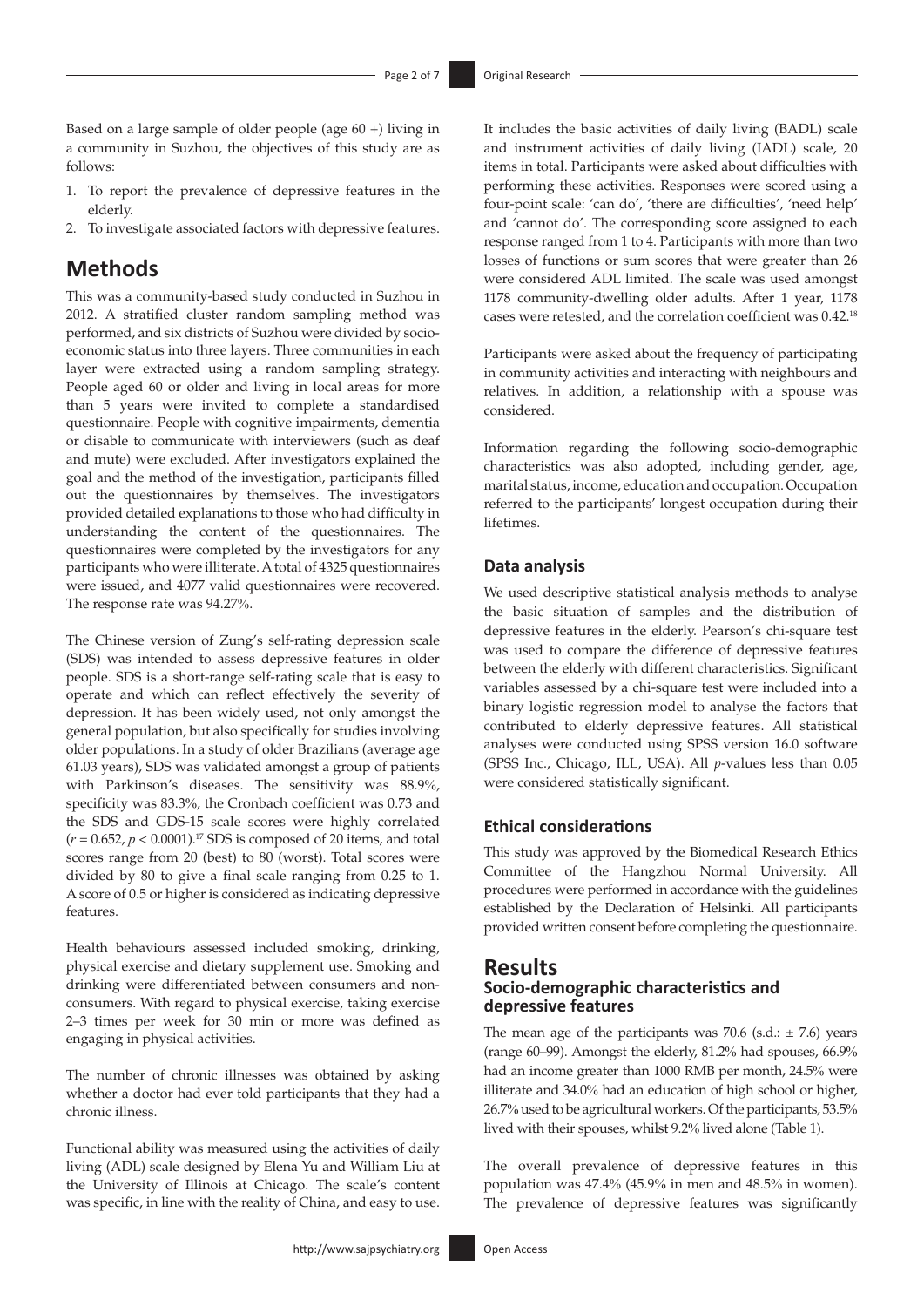**TABLE 1:** Comparison of socio-demographic characteristics of the elderly by depressive features.

| Socio-demographic                            | <b>Total</b>                   | <b>Depressive features</b>     | $\chi^2$       | $\boldsymbol{p}$ |  |
|----------------------------------------------|--------------------------------|--------------------------------|----------------|------------------|--|
|                                              | $(n = 4050), n$ $\binom{0}{0}$ | $(n = 1904), n$ $\binom{0}{0}$ |                |                  |  |
| Sex                                          |                                |                                |                |                  |  |
| Male                                         | 1814 (44.5)                    | 833 (45.9)<br>2.7              |                | 0.10             |  |
| Female                                       | 2263 (55.5)                    | 1098 (48.5)                    | $\overline{a}$ |                  |  |
| Age group (years)                            |                                |                                |                |                  |  |
| $60-$                                        | 1120 (27.5)                    | 567 (50.6)                     | 38.3           | ${}< 0.001$      |  |
| $65-$                                        | 861 (21.1)                     | 378 (43.9)                     |                |                  |  |
| $70-$                                        | 880 (21.5)                     | 375 (42.6)                     |                |                  |  |
| $75-$                                        | 659 (16.2)                     | 295 (44.8)                     |                |                  |  |
| $80 -$                                       | 557 (13.7)                     | 316 (56.7)                     |                |                  |  |
| Monthly income (RMB)                         |                                |                                |                |                  |  |
| $<500$                                       | 990 (24.3)                     | 753 (76.1)                     | 454.9          | < 0.001          |  |
| $500\sim$                                    | 360(8.8)                       | 180 (50.0)                     |                |                  |  |
| $1000\text{--}$                              | 2323 (57.0)                    | 847 (36.5)                     |                |                  |  |
| 2000~                                        | 404 (9.9)                      | 151 (37.4)                     |                |                  |  |
| Education                                    |                                |                                |                |                  |  |
| Illiterate                                   | 997 (24.5)                     | 631 (63.3)                     | 198.7          | < 0.001          |  |
| Elementary                                   | 1137 (27.9)                    | 584 (51.4)                     |                |                  |  |
| Middle school                                | 966 (23.7)                     | 364 (37.7)                     |                |                  |  |
| High school                                  | 640 (15.7)                     | 244 (38.1)                     |                |                  |  |
| College or above                             | 337 (8.3)                      | 108 (32)                       |                |                  |  |
| Job type                                     |                                |                                |                |                  |  |
| Agricultural labour                          | 1089 (26.7)                    | 842 (77.3)                     | 536.3          | < 0.001          |  |
| No fixed occupation                          | 328 (8.0)                      | 130 (39.6)                     |                |                  |  |
| Non-technical workers and<br>service workers | 2083 (51.1)                    | 752 (36.1)                     |                |                  |  |
| Manager and technical personnel              | 577 (14.2)                     | 207 (35.9)                     |                |                  |  |
| Spouse                                       |                                |                                |                |                  |  |
| No                                           | 768 (18.8)                     | 421 (54.8)                     | 21.1           | ${}< 0.001$      |  |
| Yes                                          | 3309 (81.2)                    | 1510 (45.6)                    |                |                  |  |
| <b>Living status</b>                         |                                |                                |                |                  |  |
| Alone                                        | 375 (9.2)                      | 205(54.7)                      | 35.1           | < 0.001          |  |
| Only with spouse                             | 2182 (53.5)                    | 980 (44.9)                     |                |                  |  |
| Only with children                           | 947 (23.2)                     | 507 (53.5)                     |                |                  |  |
| With spouse and children                     | 573 (14.1)                     | 239 (41.7)                     |                |                  |  |

Significance set at  $p < 0.05$ . Differences between groups tested with Pearson's  $\chi^2$  test.

different by age ( $\chi^2 = 38.3$ ,  $p < 0.001$ ), income ( $\chi^2 = 454.9$ ,  $p < 0.001$ ), education level ( $\chi^2 = 198.7$ ,  $p < 0.001$ ), job type  $(\chi^2 = 536.3, p < 0.001)$ , spouse  $(\chi^2 = 21.1, p < 0.001)$  and living status ( $\chi^2 = 35.1$ ,  $p < 0.001$ ) (Table 1). Participants over 80 reported the highest frequency of depressive features (56.7%). The proportion of depressive features was higher in those whose monthly income was less than 1000 RMB. Less educated participants, who had an elementary school level of education or lower, had a higher proportion of depressive features than more well-educated participants. Depressive features in participants who were agricultural labourers were more prevalent than in those in the other three job types. Participants with spouses had fewer depressive features (45.6%) than those without a spouse (54.8%). The prevalence of depressive features in elderly people living alone (54.7%) and with their children (53.5%) was higher than those living with a spouse (44.9%) or with a spouse and children (41.7%) (Table 1).

### **Health behaviours and depressive features**

Depressive features were more prevalent in participants who were considered to be physically inactive when compared with those who were active (57.1% vs. 34.1%,  $\chi^2$  = 211.9, *p* < 0.001). There was a significant association between depressive features and dietary supplement taking  $(\chi^2 = 45.2, p < 0.001)$ . Those who had never taken dietary supplement had the lowest proportion of depressive features (42.7%). Depressive features were more prevalent in older people without hobbies ( $\chi^2$  = 130.2, *p* < 0.001) (Table 2).

### **Social interaction and family relationships and depressive features**

Depressive features were significantly associated with community activities ( $\chi^2$  = 6.2, *p* < 0.001), interacting with relatives ( $\chi^2$  = 22.1, *p* < 0.001) and neighbours ( $\chi^2$  = 11.6, *p* = 0.003) and relationships with a spouse ( $\chi^2 = 86.7$ ,  $p < 0.001$ ). Participants who often took part in community activities had fewer depressive features (40.8%) than those who occasionally or never took part in community activities (53.2% and 43.6%, respectively). Interacting with neighbours was related to depressive features and the more frequently participants interacted with neighbours, the lower the prevalence of depressive features. Participants with a cold or moderate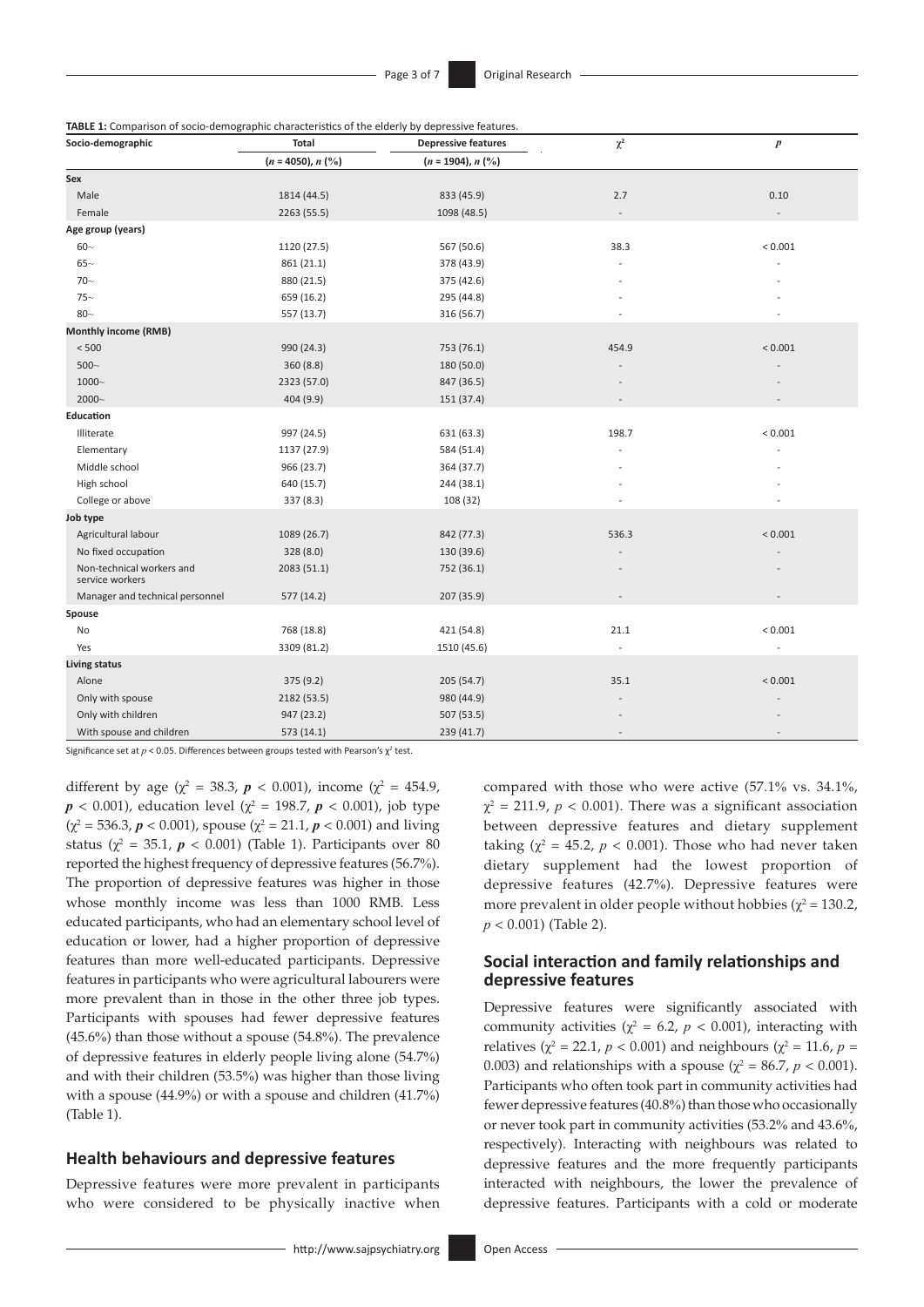**TABLE 2:** Comparison of health behaviours by depressive features.

| <b>Health behaviours</b>   | Total                                                 | <b>Depressive features</b>             | $\chi^2$                 | $\boldsymbol{p}$         |  |
|----------------------------|-------------------------------------------------------|----------------------------------------|--------------------------|--------------------------|--|
|                            | $(n = 4050), n$ (%)<br>$(n = 1904), n$ $\binom{0}{0}$ |                                        |                          |                          |  |
| <b>Smoking</b>             |                                                       |                                        |                          |                          |  |
| No                         | 3323 (81.5)                                           | 1564 (47.1)                            | 0.6                      |                          |  |
| Yes                        | 754 (18.5)                                            | 367 (48.7)                             | $\overline{\phantom{a}}$ | $\overline{\phantom{a}}$ |  |
| <b>Alcohol drinking</b>    |                                                       |                                        |                          |                          |  |
| No                         | 3396 (83.3)                                           | 1594 (46.9)                            | 1.5                      | 0.22                     |  |
| Yes                        | 681 (16.7)                                            | 337 (49.5)                             | $\overline{\phantom{a}}$ | $\overline{\phantom{a}}$ |  |
| <b>Physical activities</b> |                                                       |                                        |                          |                          |  |
| No                         | 2347 (57.6)                                           | 1341 (57.1)                            | 211.9                    | < 0.001                  |  |
| Yes                        | 1730 (42.4)                                           | 590 (34.1)<br>$\overline{\phantom{a}}$ |                          | $\overline{\phantom{a}}$ |  |
| Dietary supplement taking  |                                                       |                                        |                          |                          |  |
| Often                      | 463(11.3)                                             | 203 (43.8)<br>45.2                     |                          | < 0.001                  |  |
| Occasionally               | 1707 (41.9)                                           | 914 (53.5)                             | $\overline{\phantom{a}}$ | $\overline{\phantom{a}}$ |  |
| Never                      | 1907 (46.8)                                           | 814 (42.7)<br>$\overline{\phantom{a}}$ |                          | $\overline{\phantom{a}}$ |  |
| Hobby                      |                                                       |                                        |                          |                          |  |
| Yes                        | 1311 (32.2)                                           | 451 (34.4)<br>130.2                    |                          | < 0.001                  |  |
| No                         | 2766 (67.8)                                           | 1480 (53.5)                            | $\overline{\phantom{a}}$ | $\overline{\phantom{a}}$ |  |

Significance set at  $p < 0.05$ . Differences between groups tested with Pearson's  $\chi^2$  test.

**TABLE 3:** Comparison of social interaction and family relationship of the elderly by depressive features.

| Characteristics                       | Total               | $\cdots$<br><b>Depressive features</b> | $\chi^2$                 | $\boldsymbol{p}$         |  |
|---------------------------------------|---------------------|----------------------------------------|--------------------------|--------------------------|--|
|                                       | $(n = 4050), n$ (%) | $(n = 1904), n$ $(\%)$                 |                          |                          |  |
| Participating in community activities |                     |                                        |                          |                          |  |
| Often                                 | 762 (18.7)          | 311(40.8)<br>46.2                      |                          | < 0.001                  |  |
| Occasionally                          | 1814 (44.5)         | 965(53.2)                              | $\overline{\phantom{a}}$ | $\overline{a}$           |  |
| Never                                 | 1501 (36.8)         | 655 (43.6)                             | $\overline{\phantom{a}}$ | $\overline{\phantom{a}}$ |  |
| Interacting with relatives            |                     |                                        |                          |                          |  |
| Often                                 | 2302 (56.5)         | 1022 (44.4)                            | 22.1                     | < 0.001                  |  |
| Occasionally                          | 1625 (39.9)         | 843 (51.9)                             |                          |                          |  |
| Never                                 | 150(3.6)            | 66 (44)<br>$\sim$                      |                          | $\overline{\phantom{0}}$ |  |
| Interacting with neighbours           |                     |                                        |                          |                          |  |
| Often                                 | 2243 (55)           | 1015(45.3)                             | 11.6                     | 0.003                    |  |
| Occasionally                          | 1666 (40.9)         | 822 (49.3)                             | $\sim$                   |                          |  |
| Never                                 | 168(4.1)            | 94 (56)                                |                          |                          |  |
| Relationship with spouse              |                     |                                        |                          |                          |  |
| Close                                 | 2456 (60.2)         | 1026 (41.8)<br>86.7                    |                          | ${}< 0.001$              |  |
| Moderate                              | 1299 (31.9)         | 731 (56.3)                             | $\overline{\phantom{a}}$ | $\overline{\phantom{a}}$ |  |
| Cold                                  | 19(0.4)             | 13 (66.7)                              | $\sim$                   | $\overline{a}$           |  |
| Difficult evaluating                  | 35(0.8)             | 15 (42.9)                              | $\sim$                   | $\overline{\phantom{a}}$ |  |

Significance set at  $p < 0.05$ . Differences between groups tested with Pearson's  $\chi^2$  test.

relationship with their spouse reported higher frequency of depressive features (66.7% and 56.3%, respectively) than those with a close relationship with their spouse (41.8%) (Table 3).

### **Health status and physical function and depressive features**

Depressive features in the elderly with limited ADL were more prevalent than in the elderly with a normal ADL (71.2% vs. 39.7%,  $\chi^2$  = 299.1, *p* < 0.001) (Table 4).

### **Associated factors of depressive features**

The result of multiple logistic regression analyses showed that significant variables of depressive features were job type, physical activity, taking dietary supplements, interacting with neighbours, relationship with spouses, hobbies and ADL ( $p < 0.05$ ). Compared with agricultural technical and service workers, and managers and technical personnel had fewer depressive features. Those participating in physical activity were 0.71 times less likely to be depressed than those without physical exercises ( *p* < 0.001). Compared with participants who often took dietary supplement, those who never took dietary supplements had fewer depressive features ( $p = 0.005$ ). Older people without hobbies were 1.34 times more likely to be depressed than those with hobbies ( $p < 0.001$ ). Older people who never interacted with neighbours were 1.79 times more likely to be depressed than those often interacting with their neighbours ( $p = 0.001$ ). Participants who had cold relationships with spouses were 3.34 times more likely to be depressed than those with close relationships with spouses ( $p = 0.023$ ). Those with limited ADL were 2.27 times more likely to be depressed than those with a normal ADL ( *p* < 0.001) (Table 5).

labourers, older people without fixed occupations, non-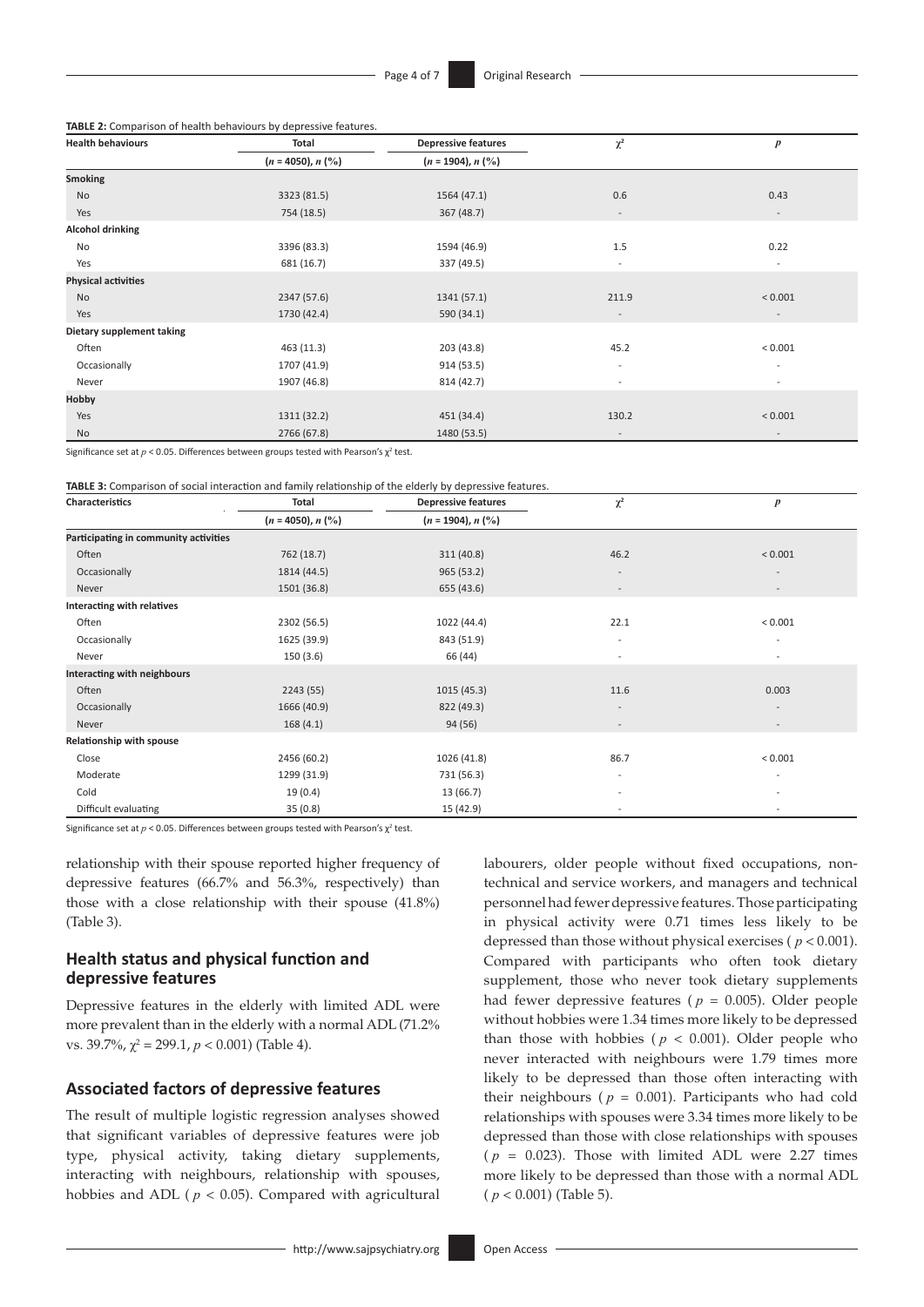**TABLE 4:** Comparison of health status and physical function of the elderly by depressive features.

| <b>Characteristics</b>            | Total               | <b>Depressive features</b>     | $\sim$<br>$\sim$         | p                        |  |
|-----------------------------------|---------------------|--------------------------------|--------------------------|--------------------------|--|
|                                   | $(n = 4050), n$ (%) | $(n = 1904), n$ $\binom{0}{0}$ |                          |                          |  |
| <b>Number of chronic diseases</b> |                     |                                |                          |                          |  |
| $\mathbf 0$                       | 1277 (31.3)         | 609 (47.7)                     | 3.9                      | 0.28                     |  |
| $\mathbf{1}$                      | 1629 (40)           | 773 (47.5)                     | $\overline{\phantom{a}}$ | $\overline{\phantom{a}}$ |  |
|                                   | 788 (19.3)          | 354 (44.9)                     | $\overline{\phantom{0}}$ | $\overline{\phantom{a}}$ |  |
| $\geq$ 3                          | 383(9.4)            | 195 (50.9)                     | $\overline{\phantom{a}}$ | $\overline{\phantom{a}}$ |  |
| <b>ADL</b>                        |                     |                                |                          |                          |  |
| Normal                            | 3084 (75.6)         | 1224 (39.7)                    | 299.1                    |                          |  |
| Limited                           | 993 (24.5)          | 707 (71.2)                     | $\overline{\phantom{a}}$ | $\overline{\phantom{a}}$ |  |

Significance set at  $p < 0.05$ . Differences between groups tested with Pearson's  $\chi^2$  test.

#### **TABLE 5:** Logistic regression model of the elderly on depressive features.

| <b>Independent variables</b>                   | Coefficient<br>S.E. |      | Wald   | $\boldsymbol{p}$ | <b>OR</b> | 95% CI of OR |       |
|------------------------------------------------|---------------------|------|--------|------------------|-----------|--------------|-------|
|                                                |                     |      |        |                  |           | Lower        | Upper |
| Job type (reference: agricultural labour)      |                     |      | 238.99 | < 0.001          |           |              |       |
| No fixed occupation                            | $-1.29$             | 0.15 | 79.16  | < 0.001          | 0.28      | 0.21         | 0.37  |
| Non-technical workers and service workers      | $-1.46$             | 0.10 | 232.31 | ${}< 0.001$      | 0.23      | 0.19         | 0.28  |
| Manager and technical personnel                | $-1.39$             | 0.13 | 123.45 | < 0.001          | 0.25      | 0.19         | 0.32  |
| Physical activities(reference: no)             |                     |      |        | < 0.001          |           |              |       |
| Yes                                            | $-0.35$             | 0.08 | 21.12  | ${}< 0.001$      | 0.71      | 0.61         | 0.82  |
| Dietary supplement taking (reference: often)   |                     |      | 20.44  | < 0.001          |           |              |       |
| Occasionally                                   | $-0.002$            | 0.12 | 0.001  | 0.98             | 1.01      | 0.80         | 1.26  |
| Never                                          | $-0.32$             | 0.11 | 7.76   | 0.005            | 0.73      | 0.58         | 0.91  |
| Hobby (reference: yes)                         |                     |      |        |                  |           |              |       |
| <b>No</b>                                      | 0.29                | 0.08 | 14.33  | ${}< 0.001$      | 1.34      | 1.15         | 1.56  |
| Interacting with neighbours (reference: often) |                     |      | 15.76  | < 0.001          |           |              |       |
| Occasionally                                   | $-0.10$             | 0.08 | 1.74   | 0.19             | 0.90      | 0.78         | 1.05  |
| Never                                          | 0.58                | 0.17 | 11.52  | 0.001            | 1.79      | 1.28         | 2.50  |
| Relationship with spouse (reference: close)    |                     |      | 20.69  | 0.001            |           |              |       |
| Moderate                                       | 0.13                | 0.08 | 2.44   | 0.12             | 1.14      | 0.97         | 1.34  |
| Cold                                           | 1.21                | 0.53 | 5.19   | 0.023            | 3.34      | 1.18         | 9.45  |
| Difficult evaluating                           | $-0.04$             | 0.36 | 0.01   | 0.92             | 0.97      | 0.48         | 1.97  |
| ADL (reference: normal)                        |                     |      |        |                  |           |              |       |
| Limited                                        | 0.82                | 0.09 | 86.31  | < 0.001          | 2.27      | 1.91         | 2.69  |
| Constant                                       | 0.81                | 0.15 | 28.32  | < 0.001          | 2.23      |              |       |

Significance set at *p* < 0.05.

S.E., standard error; OR, odds ratio; 95% CI, 95% confidence interval.

# **Discussion**

The survey results showed that the prevalence of depressive features in the elderly was 47.4% (45.9% in male and 48.5% in women). These results are higher than those observed in India (39.1%),<sup>19</sup> in Hong Kong (30.0%),<sup>20</sup> amongst elderly Chinese immigrants in Western countries  $(20.0\% - 30.0\%)$ ,<sup>21</sup> and in South Korea (26.0%),<sup>22</sup> as well as being lower than that of elderly Chinese (59.8%) 16 reported in previous studies. The differences may be due to a difference in sampling design, assessment tools for depressive features or objects of study.

This study was conducted in an urban area, but a number of participants in the investigation had lived in the countryside in the past. In the process of urbanisation, these rural communities gradually transformed into urban communities, so the longest occupation for a considerable part of the investigated population was agricultural labour. The study found that the longest occupation in a participant's career was associated with depressive features. Compared with the agricultural labour group, older people without a fixed occupation, those in non-technical and service work, and

management or technical personnel had lower rates of depressive features. This indicates that, in the process of urbanisation, participants who used to be farmers had a greater risk of depressive features. A study focused on the elderly in Beijing found that depressive symptoms in the elderly in rural areas were higher than in similar urban populations.11 It showed that the prevalence of depressive symptoms in rural and urban elderly populations was 26.63% and 10.79%, respectively. Depressive symptoms amongst rural elderly were significantly more prevalent than in the urban elderly. This was similar to our results.

Regular physical exercise can reduce the risk of depression in the elderly.23,24 This observation has been confirmed in our study. Elderly who never take dietary supplements had a lower risk of depressive features than those who took dietary supplements often (odds ratio [OR] = 0.73, 95% confidence interval [CI]: 0.58–0.91). This may be because the elderly who never take dietary supplements are healthier and do not think they need dietary supplements. Good health status was a protective factor of depression.3 Hobbies can help enrich amateur life and regulate life pressure, and it was good for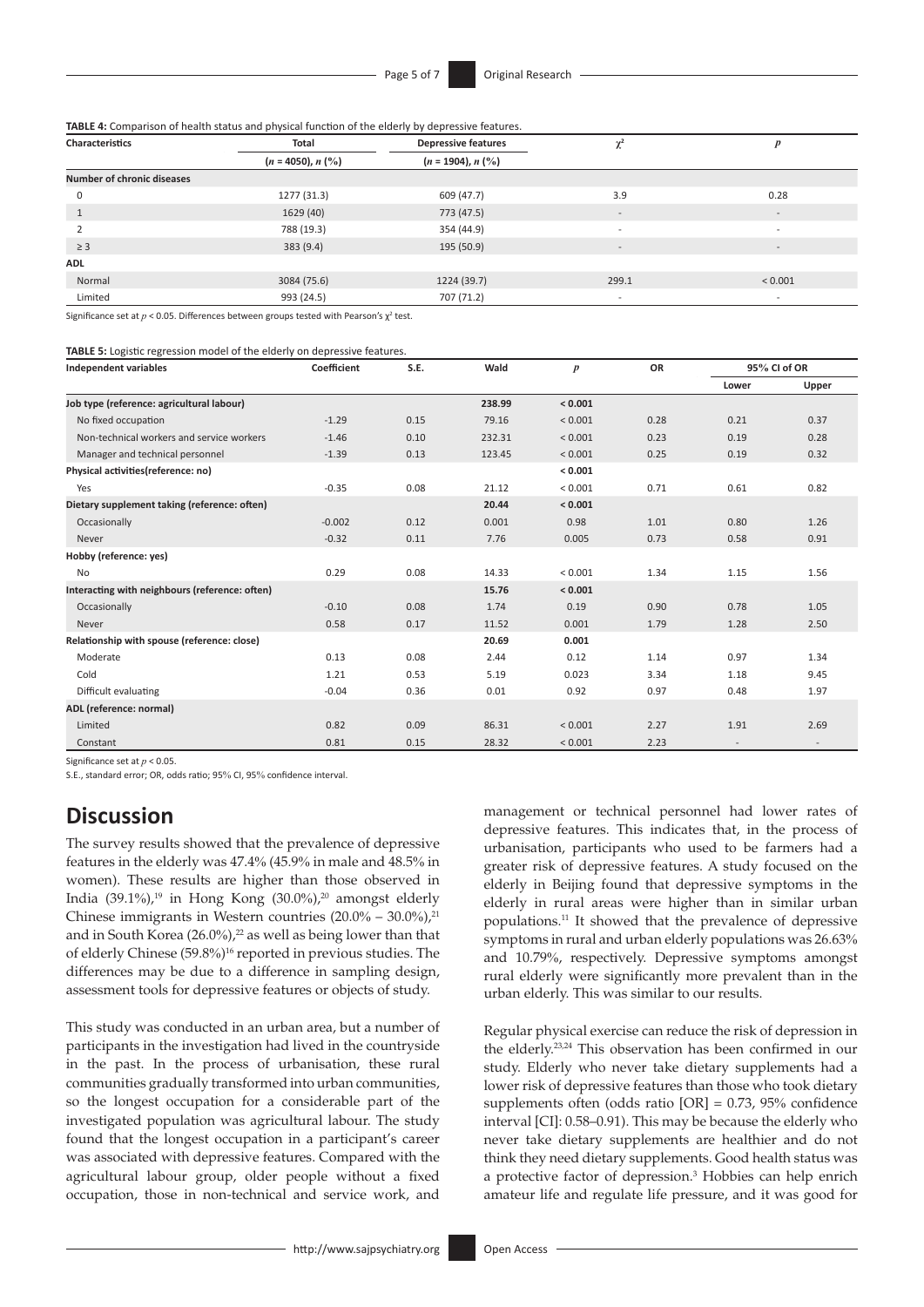mental health; those who had a hobby also showed a lower risk of depressive features.

This study showed that neighbourhood interaction and intimate marital relationships were protective factors of depression. A large number of studies have shown that social support has an important impact on mental health and social interaction between people can provide more supportive interaction.25 Active social relationships and support help the elderly relieve the adverse effects stressful events have on health. It can also encourage the elderly to seek prevention or appropriate medical treatment and better adhere to medication or treatment plan, and become less involved in unhealthy or negative behaviours.<sup>26,27</sup> These actions can better promote health. Lack of social interaction and support will result in social isolation, increasing loneliness, formation of the subjective sense of social isolation and increase the risk of depression in elderly populations.13 The results here also indicate that not all elderly who have a spouse (81.2%) lived with their spouse only. Considering the convenience of taking care of grandchildren and other reasons, some of the elderly lived with extended family as well or were separated from their spouses. However, living arrangement was not found to be a significant factor. This may be due to the impact of other factors. The results showed intimate marital relationship is a protective factor of depressive features. This study showed that the risk of depressive features for ADL-limited participants was 2.27 times greater than the normal elderly. Older adults with limited ADL tended to have negative emotions. Physical and mental health would be adversely affected. Several studies have found that decline of normal abilities in daily life significantly increased the risk of depression in the elderly, which is similar to the results of this study.6,28

The present results must be considered within the following limitations. This was a cross-sectional study, which cannot suggest causation between exposures and outcomes. Furthermore, information on living through stressful events was not collected and should be included in further investigations.

# **Conclusion**

The elderly in Suzhou suffering from depressive features are in urgent need of intervention via public health policies. In our study, we found that occupation, physical activity, taking dietary supplements, neighbour interaction, marital relationship, hobbies and ADL were associated factors of depressive features. These findings will contribute to the development of elderly depression interventions in public health policy.

# **Acknowledgements**

The authors thank the government of Suzhou for supporting this project.

### **Competing interests**

The authors declare that they have no financial or personal relationships which may have inappropriately influenced them in writing this article.

### **Authors' contributions**

All authors equally contributed to the research and writing of this article.

# **References**

- 1. Sivertsen H, Bjorklof GH, Engedal K, Selbaek G, Helvik AS. Depression and quality of life in older persons: A review. Dement Geriatr Cogn Disord. 2015;40(5):311–339.
- 2. Bojorquez-Chapela I, Villalobos-Daniel VE, Manrique-Espinoza BS, Tellez-Rojo MM, Salinas-Rodríguez A. Depressive symptoms among poor older adults in Mexico: Prevalence and associated factors. Rev Panam Salud Publ. 2009; 26(1):70–77.
- 3. Chang-Quan H, Xue-Mei Z, Bi-Rong D, Zhen-Chan L, Ji-Rong Y, Qing-Xiu L. Health status and risk for depression among the elderly: A meta-analysis of published literature. Age Ageing. 2010;39(1):23–30. [https://doi.org/10.1093/](https://doi.org/10.1093/ageing/afp187) [ageing/afp187](https://doi.org/10.1093/ageing/afp187)
- 4. Fiske A, Wetherell JL, Gatz M. Depression in older adults. Annu Rev Clin Psychol. 2009;5:363–389. <https://doi.org/10.1146/annurev.clinpsy.032408.153621>
- 5. Bongongo T, Tumbo J, Govender I. Depressive features among adult patients receiving antiretroviral therapy for HIV in Rustenburg district, SA. S Afr J Psych. 2013;19(2):31–34.<https://doi.org/10.7196/sajp.418>
- 6. Érico CC, Maria FL, Sandra C, Josélia OF, Uchoa E. Factors associated with depressive symptoms measured by the 12-item General Health Questionnaire in Community-Dwelling Older Adults (The Bambul Health Aging Study). Rev Bras Psiquiatr. 2008;30(2):104–109. [https://doi.org/10.1590/S1516-444620080](https://doi.org/10.1590/S1516-44462008005000007) [05000007](https://doi.org/10.1590/S1516-44462008005000007)
- 7. Weyerer S, Eifflaender-Gorfer S, Kohler L, et al. Prevalence and risk factors for depression in non-demented primary care attenders aged 75 years and older. J Affect Disord. 2008;111(2):153–163. <https://doi.org/10.1016/j.jad.2008.02.008>
- 8. Gibson RC, Neita SM, Abel WD, James K, Eldemire-Shearer D. Sociodemographic factors associated with depressive symptoms among elderly persons from two communities in Kingston, Jamaica. West Indian Med J. 2013;62(7):615–619. <https://doi.org/10.7727/wimj.2012.273>
- 9. Chan MF, Zeng W. Investigating factors associated with depression of older women in Macau. J Clin Nurs. 2009;18(21):2969–2977. [https://doi.org/10.1111/](https://doi.org/10.1111/j.1365-2702.2009.02867.x) [j.1365-2702.2009.02867.x](https://doi.org/10.1111/j.1365-2702.2009.02867.x)
- 10. Peltzer K, Phaswana-Mafuya N. Depression and associated factors in older adults in South Africa. Glob Health Action. 2013;6:1–9. [https://doi.org/10.3402/gha.](https://doi.org/10.3402/gha.v6i0.18871) [v6i0.18871](https://doi.org/10.3402/gha.v6i0.18871)
- 11. Li N, Pang L, Chen G, Song X, Zhang J, Zheng X. Risk factors for depression in older adults in Beijing. Can J Psychiatry. 2011;56(8):466–473. [https://doi.](https://doi.org/10.1177/070674371105600804) [org/10.1177/070674371105600804](https://doi.org/10.1177/070674371105600804)
- 12. Yunming L, Changsheng C, Haibo T, et al. Prevalence and risk factors for depression in older people in Xi'an China: A community-based study. Int J Geriatr Psychiatry. 2012;27(1):31–39.<https://doi.org/10.1002/gps.2685>
- 13. Coyle CE, Dugan E. Social isolation, loneliness and health among older adults. J Aging Health. 2012;24(8):1346–1363.
- 14. Bots S, Tijhuis M, Giampaoli S, Kromhout D, Nissinen A. Lifestyle- and diet-related factors in late-life depression – A 5-year follow-up of elderly European men: The FINE study. Int J Geriatr Psychiatry. 2008;23(5):478–484. [https://doi.org/10.1002/](https://doi.org/10.1002/gps.1919) [gps.1919](https://doi.org/10.1002/gps.1919)
- 15. Li D, Zhang DJ, Shao JJ, Qi XD, Tian L. A meta-analysis of the prevalence of depressive symptoms in Chinese older adults. Arch Gerontol Geriatr. 2014;58(1): 1–9.<https://doi.org/10.1016/j.archger.2013.07.016>
- 16. Hu LR, Zheng CJ, Zhang GH. The elderly community residents quality of life and depression. Chin J Gerontol. 2015;19(3):32–35. (In Chinese)
- 17. Chagas MH, Tumas V, Loureiro SR, et al. Validity of a Brazilian version of the Zung self-rating depression scale for screening of depression in patients with Parkinson's disease. Parkinsonism Relat Disord. 2010;16(1):42–45. [https://doi.org/10.1016/j.](https://doi.org/10.1016/j.parkreldis.2009.07.010) [parkreldis.2009.07.010](https://doi.org/10.1016/j.parkreldis.2009.07.010)
- 18. Zhang M. Study on nutritional status and related factors of patients with dysphagia in senile dementia [PhD thesis]. Taishan Medical University, China, Tai'an; 2013. (In Chinese)
- 19. Nakulan A, Sumesh TP, Kumar S, Rejani PP, Shaji KS. Prevalence and risk factors for depression among community resident older people in Kerala. Indian J Psychiatry. 2015;57(3):262–266.
- 20. Chan WC, Kwan CW, Chi I. Moderating effect of communication difficulty on the relationship between depression and pain: A study on community-dwelling older adults in Hong Kong. Aging Ment Health. 2015;19(9):829–834. [https://doi.org/10.](https://doi.org/10.1080/13607863.2014.967172) [1080/13607863.2014.967172](https://doi.org/10.1080/13607863.2014.967172)